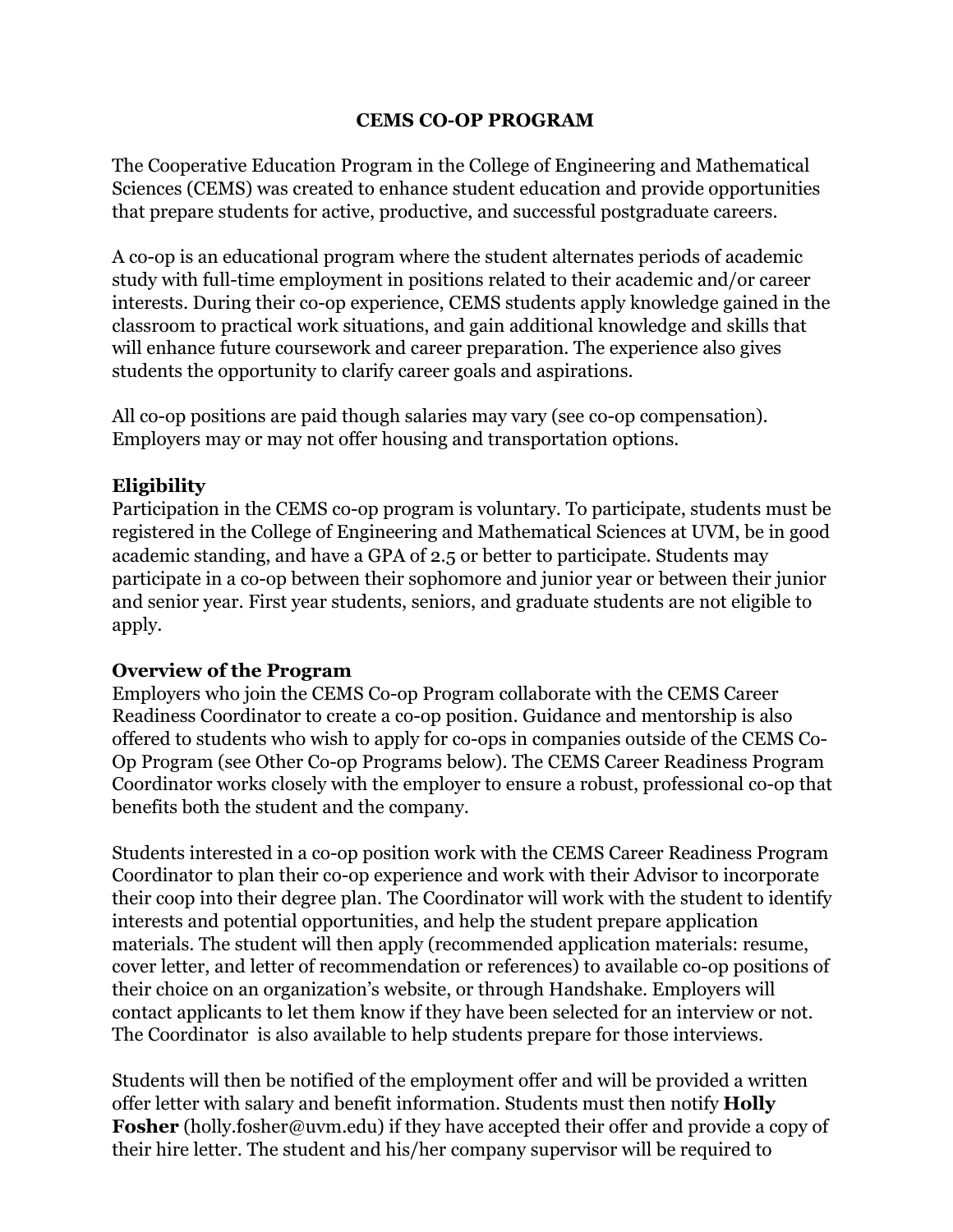complete a few simple assignments to ensure a meaningful learning experience (see Assignments & Requirements below).

## **Duration & Timeline**

The duration of a co-op ranges from 9-12 months. To ensure students are able to complete necessary courses, these opportunities will typically begin in the Summer or early Fall through the following Spring. Specific start and end dates are dependent upon the needs of the company.

\*\*\*Other time periods may be possible, but must be discussed with the CEMS Career Readiness Program Coordinator.

## **Co-op Expectations**

The CEMS Career Readiness Program Expects that the Employer/Supervisor conduct the following with their Co-op Student:

1. Introduction to the organization, colleagues, and a smooth on-boarding process when the student begins work.

2. An individual assigned to the student to act as their co-op supervisor/mentor.

3. Tasks and role expectations, weekly feedback, and task completion reviews.

4. Meetings between the student and the co-op supervisor to report progress and discuss expectations and any potential areas of improvement.

5. Participation in group meetings and discussions.

6. Adequate work space/desk for the duration of their co-op that includes any tools, and equipment needed to accomplish tasks and projects.

7. Opportunities to interact with many members of the organization.

# **Co-op Compensation**

Co-ops are paid, full-time, professional positions. The hourly rate for a Co-Op is determined by the employer. Employers can choose the rate based on the student's skills and experience. The range averages \$15-28 per hour.

## *Average Co-op Hourly Pay*

Civil/Environmental Engineering - \$19.63 (Minimum \$18.00, Maximum \$22.50) Electrical Engineering - \$23.00 (Minimum \$18.00, Maximum \$28.00) Mechanical/Biomedical Engineering - \$20.56 (Minimum \$15.00, Maximum \$27.00)

## **Requirements & Assignments**

CEMS students who participate in a co-op during their tenure at UVM must register for a 12 credit non-billable course for each semester of their co-op experience. Students will complete and submit a learning agreement within the first two weeks of co-op employment to ensure a meaningful learning experience and to make sure all parties are clear on roles and expectations. The UVM CEMS learning agreement lists learning objectives for the student, and roles and responsibilities of the student, co-op supervisor, and Career Readiness Program coordinator. It must be signed by the student and co-op supervisor. *Note: Co-op courses act as "placeholders", and they are*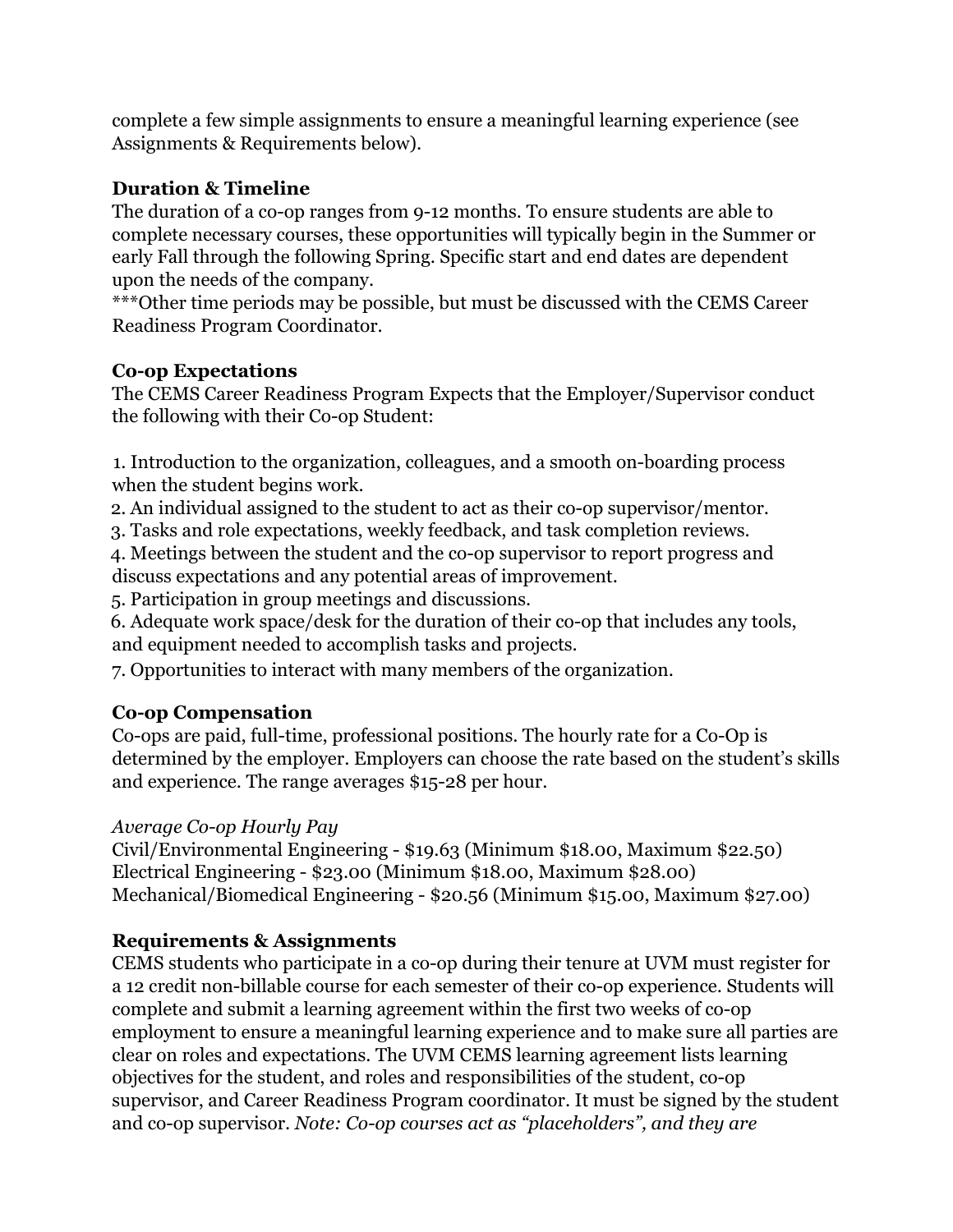*intended to maintain students' status as active UVM students. Students do not pay tuition or earn credit for the courses.*

After the student has completed 6-8 weeks of employment, the student and co-op supervisor will be asked to complete a student evaluation form and then meet to discuss the student's progress. Finally, students and co-op supervisors will be asked to complete a final evaluation form and meet to discuss it at the end of the co-op experience. These evaluations can help a student identify areas where they need more work and things they can do to help develop as professional. Meetings to review evaluations can also be a great time to discuss career planning and training with the student.

In the event that a student is not meeting expectations, please contact the CEMS Career Readiness Program Coordinator – **Holly Fosher** (holly.fosher@uvm.edu).

## **Tuition & Fees**

Students are NOT charged tuition while on co-op UNLESS they take additional courses during that time. Students may take a maximum of 4 additional credits each semester that they are enrolled in a co-op and are responsible for paying tuition and fees for the additional credits they take.

#### **Other Co-op Programs**

Students also have the option of applying to other co-op programs with employers that have not specifically partnered with the University of Vermont's College of Engineering and Mathematical Sciences Co-op Program (e.g., NASA's co-op program). Application and interview processes for these programs differ, but students are still required to complete all requirements and assignments listed above including registering for a 12 credit non-billable course and completing learning agreements and evaluations.

## **Health Insurance & Health Services**

Students are required to have health insurance while participating in a co-op. Students have the option of paying for University health insurance, joining a parent's health insurance (if applicable), or using other services. If a student opts to buy the University health insurance, they are required to pay the Student Health Center Fee and are eligible to use services offered by the University Health Center. For all other health insurance options, students are not eligible to use University Health services.

## **Library, Gym, Ski passes etc.**

When a student participates in a co-op, he or she will not have access to University services including, but not limited to, the library, and gym UNLESS they are simultaneously enrolled in courses offered by the University. Students ARE still eligible to receive discounted ski passes while on co-op because they are considered full-time active students.

## **Verification of Full-time Student Status**